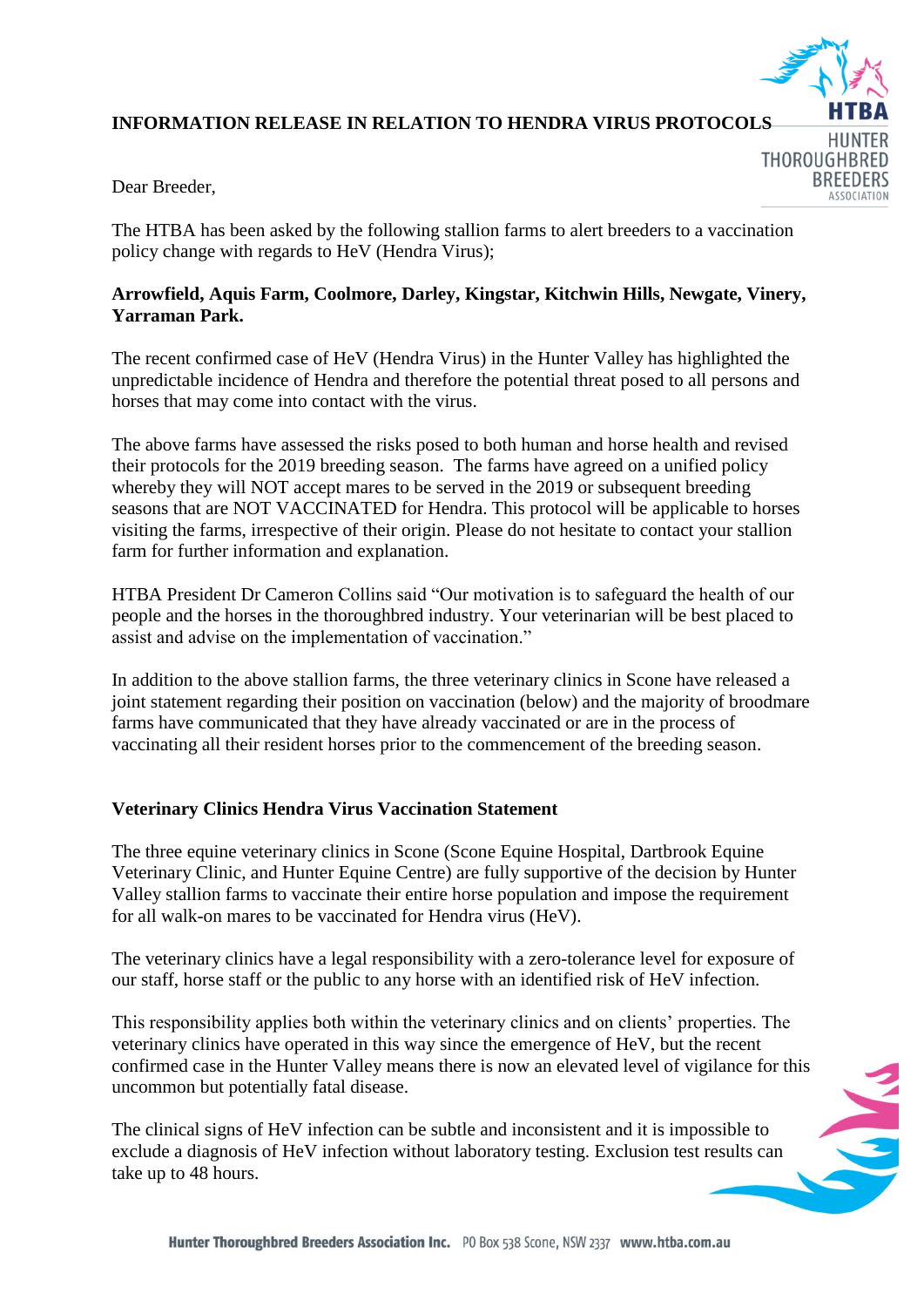When considering the possibility of Hendra in an **unvaccinated horse**, veterinarians adopt a tiered risk-assessment approach. If it is necessary to perform an exclusion test, the horse will not be admitted to any local clinic. While awaiting a negative test result, only limited veterinary care, to ensure horse welfare can be provided. Euthanasia on humane grounds may be necessary for some cases (eg. surgical colics).

Some equine insurance policies have exclusions in place relating to HeV. Horse owners and managers should be aware of the wording in their policies. Unvaccinated horses which are waiting for HeV exclusion results will not be admitted to veterinary clinics, regardless of their insurance status.

Vaccination is the most effective method for prevention of Hendra virus. The widespread use of this safe and cost-effective vaccine will ensure that veterinarians are able to provide the care that horses require while ensuring the safety of veterinary and horse staff.

#### **HTBA Members - Hendra Information Evening (Registrations Essential - [admin@htba.com.au\)](mailto:admin@htba.com.au?subject=Hendra%20Information%20Evening%20-%20register%20to%20attend&body=Dear%20HTBA%2C%0A%0AWe%20wish%20to%20attend%20the%20Hendra%20Information%20Evening%2C%20we%20will%20be%20sending%20the%20following%20attendees%3B%0A%0AAttendees%20name%2Fs%3A%0A%0AStud%20name%3A%0A%0AContact%20phone%3A%0A%0A)**

5pm Monday 8th July 2019 Scone Raceclub (Register via email to [admin@htba.com.au\)](mailto:admin@htba.com.au?subject=Hendra%20Information%20Evening%20-%20Registration%20to%20attend&body=Dear%20HTBA%2C%0A%0AWe%20wish%20to%20attend%20the%20information%20evening%20on%20Hendra%3B%0A%0AAttendees%20name%2Fs%3A%0A%0A%0AStud%20name%3A%0A%0A%0AContact%20phone%3A)

HTBA members have the opportunity to attend an information session by Local Lands Services with regional Veterinarians, questions from the panel following the presentation, further information and fact sheets below.

## **The Hunter Thoroughbred Breeders Association board of Directors**

2 July 2019

## **Further information**

- [Hendra Facts](https://gallery.mailchimp.com/21165ca43751d01275f856a32/files/e522c484-c248-4679-8963-e660650cba82/hendra.pdf) [NSW Health](https://gallery.mailchimp.com/21165ca43751d01275f856a32/files/e522c484-c248-4679-8963-e660650cba82/hendra.pdf)
- Hendra Facts [Department of Primary Industries](https://gallery.mailchimp.com/21165ca43751d01275f856a32/files/2e9a8187-1786-47fe-a7c0-007406c898d9/Hendra_Virus_Primefact_970_1.pdf)
- [Hendra Work Health & Safety](https://gallery.mailchimp.com/21165ca43751d01275f856a32/files/d7a5453a-8f43-4156-b8e3-b869a0792ab6/hendra_work_health_and_safety_responsibilities.pdf) [Responsibilites](https://gallery.mailchimp.com/21165ca43751d01275f856a32/files/d7a5453a-8f43-4156-b8e3-b869a0792ab6/hendra_work_health_and_safety_responsibilities.pdf)
- [Hendra Prevention Advice -](https://gallery.mailchimp.com/21165ca43751d01275f856a32/files/42ee4eec-f3ef-4b32-a597-e3520f5911d5/hev_inf_prev_adv.pdf) OLD Gov

## **Hendra Vaccination**

**Vaccination of horses against Hendra virus is the single most effective way of reducing the risk of Hendra virus infection in both horses and humans, vaccinations must be carried out by a Veterinarian and registered.** Human infection and deaths have occurred following high-level exposure to body fluids from infected horses. Vaccinating horses is an important measure to prevent this occurring and provides a public health and workplace health and safety benefit.